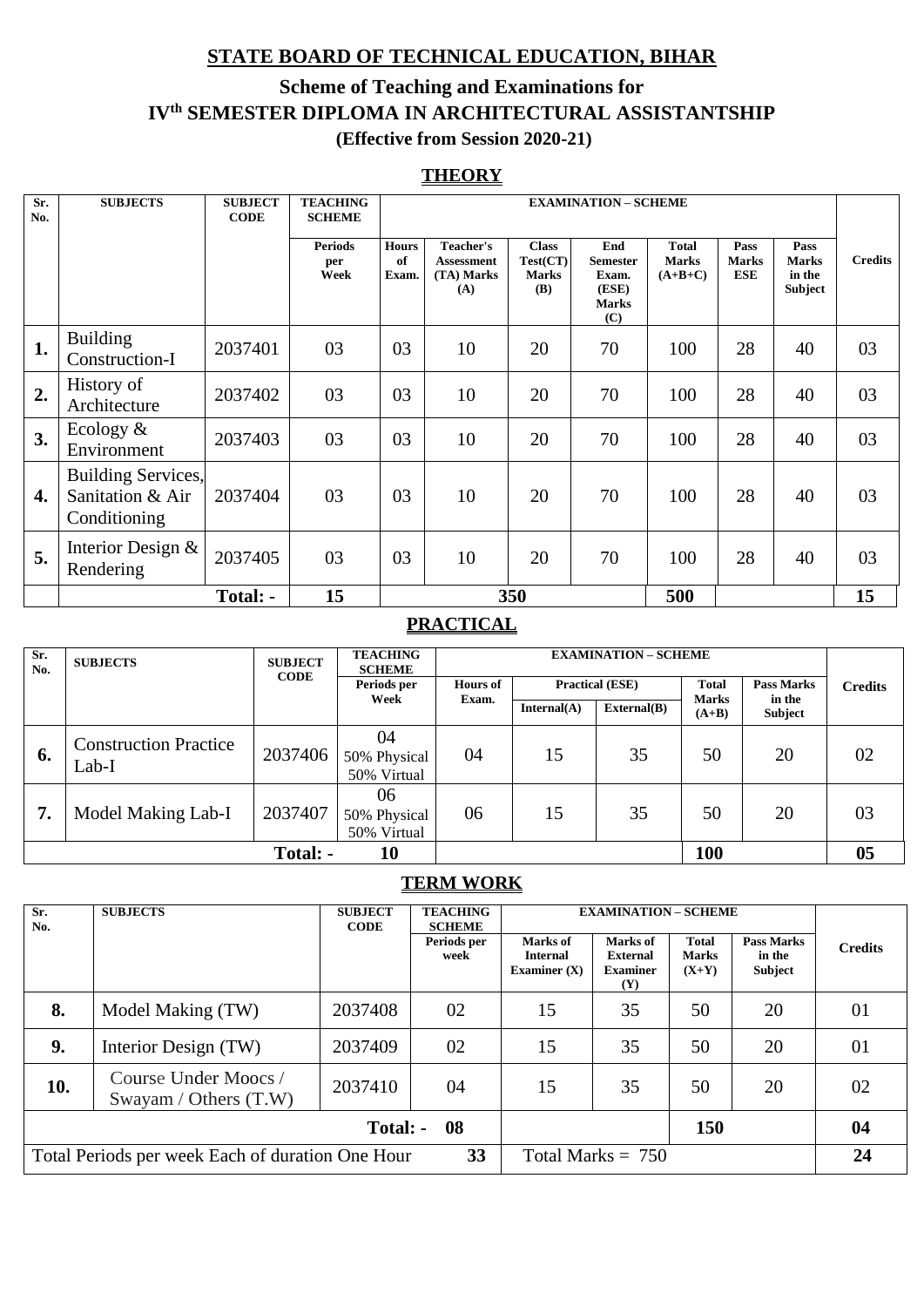# **BUILDING CONSTRUCTION-I**

|                     | <b>Theory</b>                  |   |                | No of Periods in One Session : 60 | Credits |                |
|---------------------|--------------------------------|---|----------------|-----------------------------------|---------|----------------|
| <b>Subject Code</b> | <b>No. of Periods Per Week</b> |   |                | <b>Full Marks</b>                 | 100     |                |
|                     |                                |   | P/S            | <b>ESE</b>                        | 70      |                |
| 2037401             | 03                             |   | $\blacksquare$ | $\mathbf{r}$                      |         | 0 <sup>3</sup> |
|                     |                                | - |                |                                   | 20      |                |

#### **Rationale:**

The aim is to develop an understanding of the behavior and function of various components of buildings. For this it is essential that the student are taught the various components of the buildings such as foundations, floors, super structure, joints, openings, roofs etc.

Teachers must supplement their lectures with models, audio-visuals and on-site study of various building components.

|          | Name of the Topic                                                                            | Hrs    | Marks  |
|----------|----------------------------------------------------------------------------------------------|--------|--------|
| $UNIT-1$ | <b>Brick Masonry:-</b>                                                                       | $[08]$ | $[09]$ |
|          | Brick Bond (Different types of brick bond)<br>$\mathbf{i}$                                   |        |        |
|          | English<br>a)                                                                                |        |        |
|          | Flemish<br>b)                                                                                |        |        |
|          | Rat trap bond<br>$\mathbf{c})$                                                               |        |        |
|          | Wall Junction<br>$\rm ii)$                                                                   |        |        |
|          | T-Junction<br>a)                                                                             |        |        |
|          | <b>Cross Junction</b><br>b)                                                                  |        |        |
|          | iii) Arches & Lintels in brick / stone                                                       |        |        |
| $UNIT-2$ | Stone Masonry / Marble, Kota, Parquettle tiles :-                                            | $[08]$ | $[09]$ |
|          | Rubble Masonry                                                                               |        |        |
|          | Random Rubble                                                                                |        |        |
|          | Course Masonry                                                                               |        |        |
| $UNIT-3$ | <b>Openings</b> :-                                                                           | $[14]$ | $[16]$ |
|          | Different types of Doors - Panelled door, Metal doors, Rolling door, Revolving, Collapsible, |        |        |
|          | Sliding, Revolving door.                                                                     |        |        |
|          | Different types of Windows - glazed, louvered, corner and bay window,                        |        |        |
|          | Ventilators & North light.                                                                   |        |        |
| $UNIT-4$ | Interior:-                                                                                   | $[14]$ | $[16]$ |
|          | Partition Wall (Different types of partition wall)                                           |        |        |
|          | Brick, metal, stone, PVC / Plastic<br>a)                                                     |        |        |
|          | Timber Panel and Soft board Partition<br>b)                                                  |        |        |
|          | Partition using Aluminium and Timber Section<br>$\mathbf{c})$                                |        |        |
|          | Glass block Partition<br>d)                                                                  |        |        |
|          | <b>False Ceiling</b>                                                                         |        |        |
|          | <b>Materials &amp; Fixtures</b>                                                              |        |        |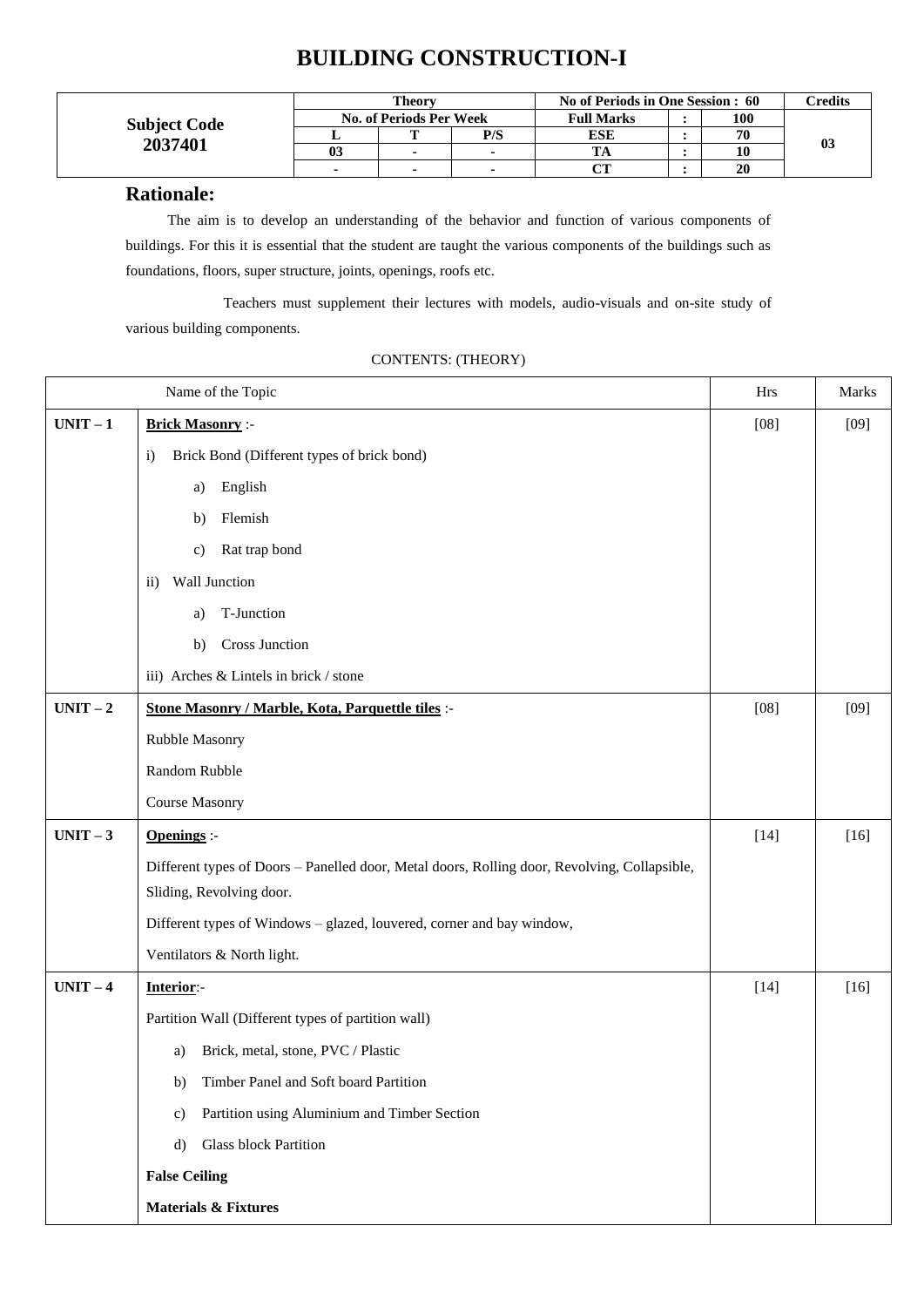| $UNIT-5$ | <b>Flooring:-</b>                                                               | [16] |  |
|----------|---------------------------------------------------------------------------------|------|--|
|          | Types of Flooring, Method of Laying                                             |      |  |
|          | Different Floor finishes with stones, Cement, Colored Cement, mosaic, Terrazzo, |      |  |
|          | Tiles, Wooden, Bamboo, Cork, Stone, Ceramic, Tiles & Vinyl flooring             |      |  |
|          | <b>Total-</b>                                                                   | [60] |  |

## **Books Recommended :-**

| . . | Sushil Kumar, Building Construction, Standard Publishers, Distrubutors, Delhi   |
|-----|---------------------------------------------------------------------------------|
| ٠.  | Mitchell, Mitchell's Elementary Building Construction, Bombay Allied Publishers |
| 3.  | S.C.Rangwala, Building Construction, Charotar Publishing House Anand            |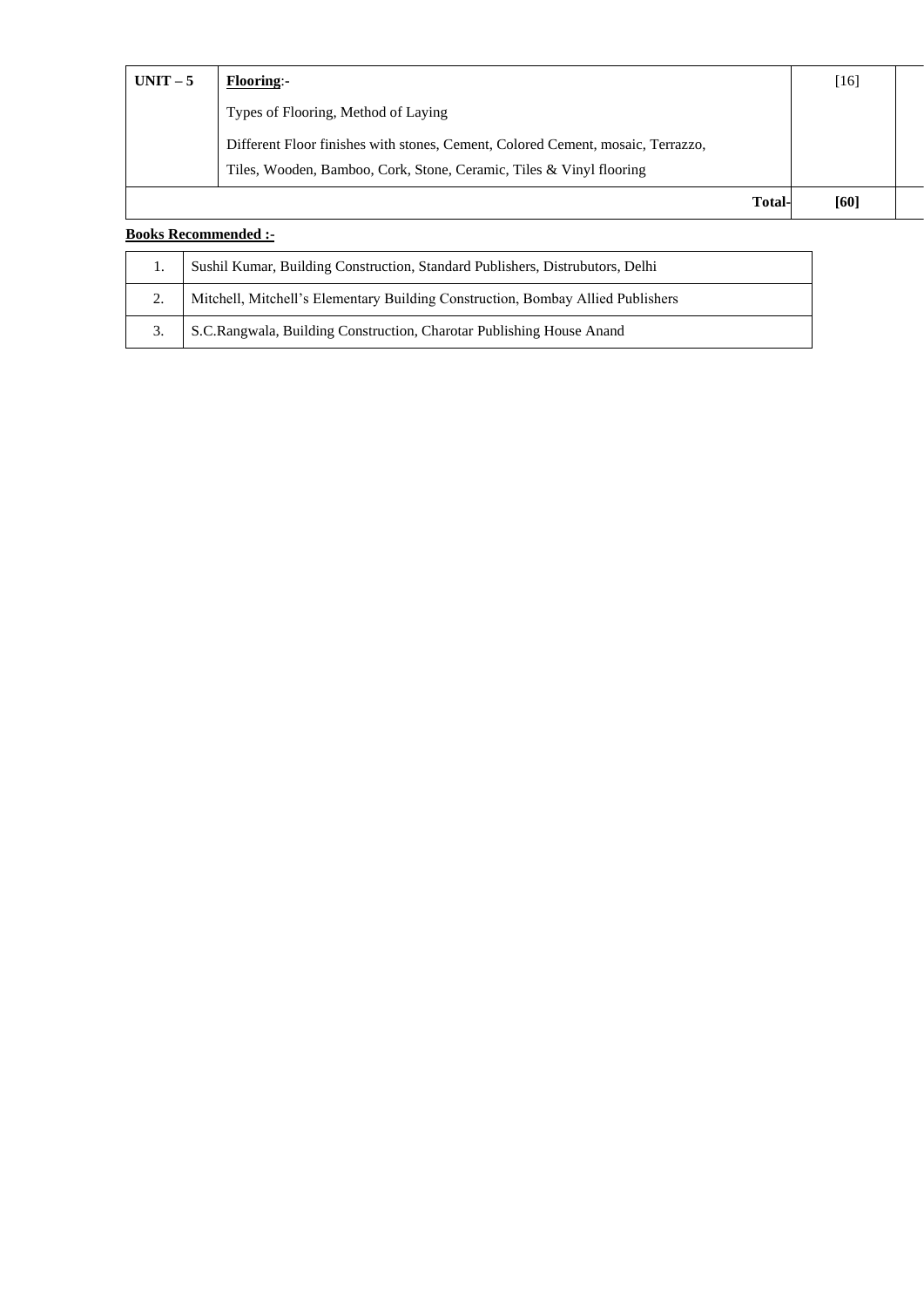# **HISTORY OF ARCHITECTURE**

|                     | Theorv         |                                |     | No of Periods in One Session : 60 | <b><i>Credits</i></b> |    |
|---------------------|----------------|--------------------------------|-----|-----------------------------------|-----------------------|----|
| <b>Subject Code</b> |                | <b>No. of Periods Per Week</b> |     | <b>Full Marks</b>                 | 100                   |    |
|                     | .,             |                                | P/S | ESE                               | 70                    |    |
| 2037402             | 0 <sub>3</sub> | $\overline{\phantom{0}}$       |     | TA                                | 10                    | 03 |
|                     | $\blacksquare$ | $\overline{\phantom{a}}$       | ۰.  | $\sim$                            | 20                    |    |

### **Rationale:**

The Course on History of Architecture develops appreciation regarding past and current trends in the field of architecture. The knowledge of this course will help the students to understand how political, physical, social, Economical and technological change affects the architecture, materials and construction techniques. The course covers broad topics like: pre-historic architecture, important civilizations (Indian, Egyptian, Greek and Roman), medieval architecture in Europe and temple architecture and Buddhist architecture in India.

The teacher should try to create interest among the students for this course by organizing site visits to the local old monuments. Audio-visual aids should also be used to explain various architectural developments. While imparting instructions, teachers should stress upon the context of form and space, construction methods structural systems and materials. The teacher should motivate the students to take general reference for form, drawings, structural solutions and materials from the history while designing their project.

|          | Name of the Topic                                                                           | <b>Hrs</b> | <b>Marks</b> |
|----------|---------------------------------------------------------------------------------------------|------------|--------------|
| $UNIT-1$ | - Pre Historical Architecture and introduction to History of Architecture.                  | $[10]$     | $[11]$       |
|          | - Indian Ancient Civilization.                                                              |            |              |
|          | - Indus valley Civilization : Form of Harappan city, location and role of public buildings. |            |              |
|          | - Architecture of the typical Harappan dwelling, Granary and Bath.                          |            |              |
|          | The Vedic Village, building typology and construction.<br>$\overline{\phantom{a}}$          |            |              |
| $UNIT-2$ | <b>Hindu Architecture</b>                                                                   | $[12]$     | $[13]$       |
|          | - Elements of Hindu Temple                                                                  |            |              |
|          | - Orissan Style (Sun Temple Konark / LIngraj Temple / Bhubaneshwar / Puri                   |            |              |
|          | - South Indian Style (Madurai)                                                              |            |              |
|          | - Khajuraho Group (Kandarya Mahadeva)                                                       |            |              |
| $UNIT-3$ | <b>Buddhism / Jainism</b>                                                                   | $[12]$     | $[13]$       |
|          | - Stupas (Sanchi Stupa)                                                                     |            |              |
|          | - Chaitya & Viharas                                                                         |            |              |
|          | - Jain Temple, Dilwara, Mt. Abu                                                             |            |              |
| $UNIT-4$ | <b>Rise of Indo-Islamic Architecture</b>                                                    | [08]       | $[11]$       |
|          | - Use of Arches, Vaults, Jali, Minarets, Squinches                                          |            |              |
|          | - Study of Architectural Design and feature of Qutub minar, Taj Mahal, Fatehpur Sikri, Jama |            |              |
|          | Masjid.                                                                                     |            |              |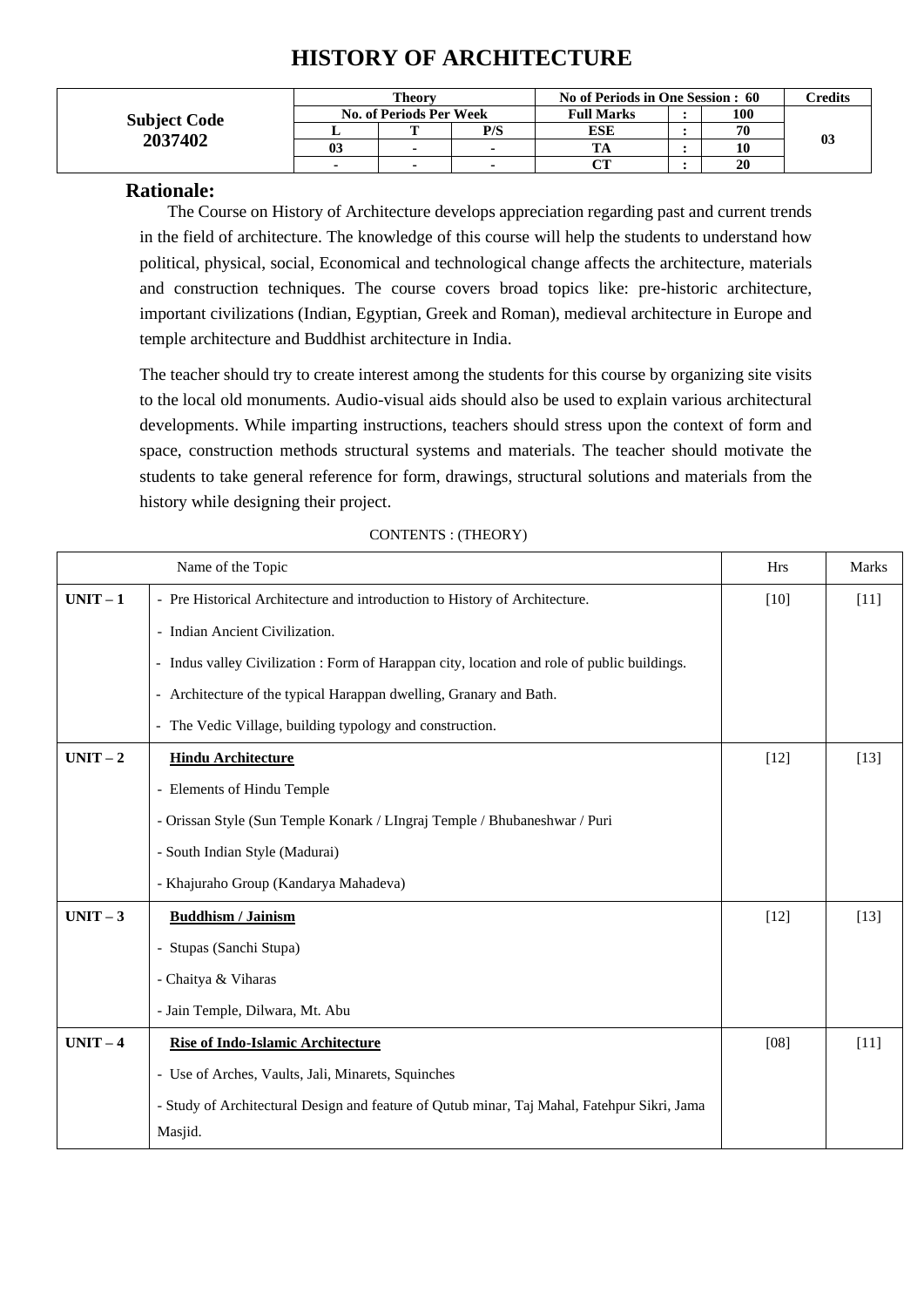| $UNIT-5$ | <b>Greek Architecture</b>                       | [08]   | $[10]$ |
|----------|-------------------------------------------------|--------|--------|
|          | - Ionic, Doric and Corinthan order              |        |        |
|          | - Characteristics feature of temple Design      |        |        |
|          | - The Parthenon at Athens                       |        |        |
|          | - Public Building and spaces : Theatre an Agora |        |        |
| $UNIT-6$ | <b>Roman Architecture</b>                       | $[10]$ | $[12]$ |
|          | - Ionic, doni and Corinthian order              |        |        |
|          | - Characteristics feature of temple Design      |        |        |
|          | - The Parthenon at Rome                         |        |        |
|          | - Basillica of Trajan, Rome,                    |        |        |
|          | - Colloseum at Rome                             |        |        |
|          | <b>Total-</b>                                   | [60]   | $[70]$ |

## **Books Recommended :-**

|    | Urban Pattern                                 | Cyallion B Fischer |
|----|-----------------------------------------------|--------------------|
| 2. | History Builds the Town                       | Arthur Koher       |
| 3. | A History Architecture : Settings and Rituals | Spiro Kostof.      |
| 4. | Town Building in History                      | <b>Hirons</b>      |
|    | World Architecture                            | Michael Raeburn    |

Internet Sources / Various search engineers may also be bio used for additional information on some topics.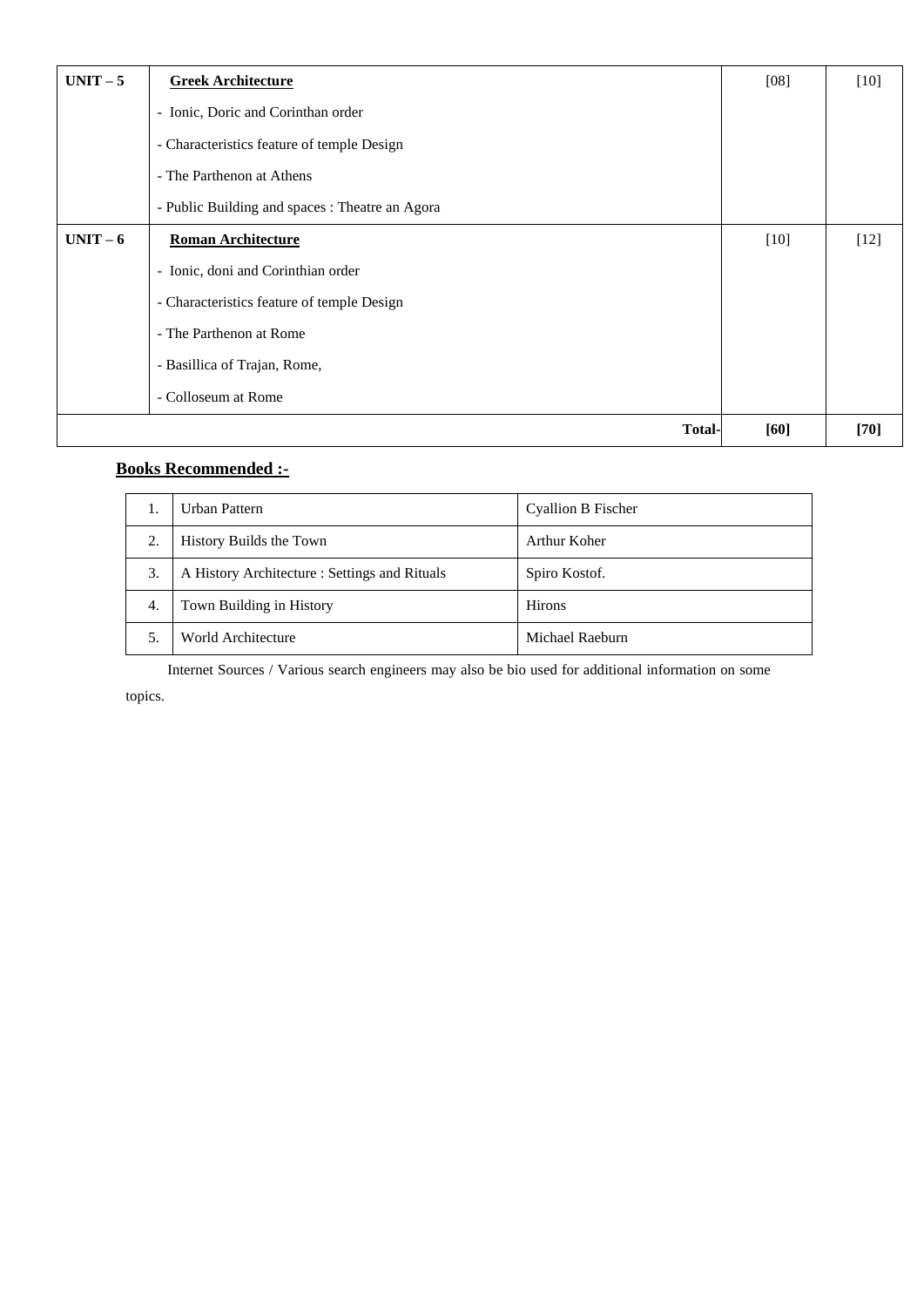# **ECOLOGY & ENVIRONMENT**

|                     |    | <b>Theory</b>                  |                | No of Periods in One Session : 60 | $\Gamma$ redits |    |
|---------------------|----|--------------------------------|----------------|-----------------------------------|-----------------|----|
| <b>Subject Code</b> |    | <b>No. of Periods Per Week</b> |                |                                   | 100             |    |
|                     |    |                                | P/S            | ESE                               | 70              |    |
| 2037403             | 03 |                                | $\mathbf{r}$   |                                   | 10              | 03 |
|                     |    | -                              | $\blacksquare$ |                                   | 20              |    |

#### **Rationale :**

A diploma holder must have knowledge of different types of pollution caused due to industries and constructional activities so that he may help in balancing the eco system and controlling pollution by pollution control measures. He should also be aware of environmental laws related to the control of pollution.

Lectures will be delivered on following broad topics.

|          | Name of the Topic                                                                            | <b>Hrs</b> | <b>Marks</b> |
|----------|----------------------------------------------------------------------------------------------|------------|--------------|
| $UNIT-1$ | - Ecology and Environment                                                                    | $[10]$     | $[14]$       |
|          | - Brief Introduction to direct and indirect factors of environment, concept of an ecosystem, |            |              |
|          | structure and function of an ecosystem, food chain, food web, ecological pyramid             |            |              |
| $UNIT-2$ | - Environmental Pollution                                                                    | $[20]$     | $[30]$       |
|          | - Air / Water / Noise pollution-their causes and its Effect                                  |            |              |
|          | - Acid Rain                                                                                  |            |              |
|          | - Ozone layer depletion                                                                      |            |              |
|          | - Global Warming and Green House effect                                                      |            |              |
| $UNIT-3$ | - Conservation of Land and water                                                             | [07]       | [09]         |
|          | - Green House Effect, Rain Water Harvesting                                                  |            |              |
|          | - Solid Waste management                                                                     |            |              |
| $UNIT-4$ | - Natural Resources                                                                          | [08]       | [10]         |
|          | - Forest resources & Water resources                                                         |            |              |
|          | - Consequences of deforestation, floods and draughts, Energy Resource, Renewable Sources-    |            |              |
|          | Solar Energy, Wind Energy, Hydropower, Biomass Energy (Bio gas an Bio fuels)                 |            |              |
|          | - Non renewable resource : Coal, Petroleum, natural gas Land Resource, Soil Erosion-causes   |            |              |
|          | and Effect                                                                                   |            |              |
| $UNIT-5$ | Sustainable development, equitable use of resources for sustainable development.             | [05]       | [07]         |
|          | <b>Total-</b>                                                                                | [50]       | $[70]$       |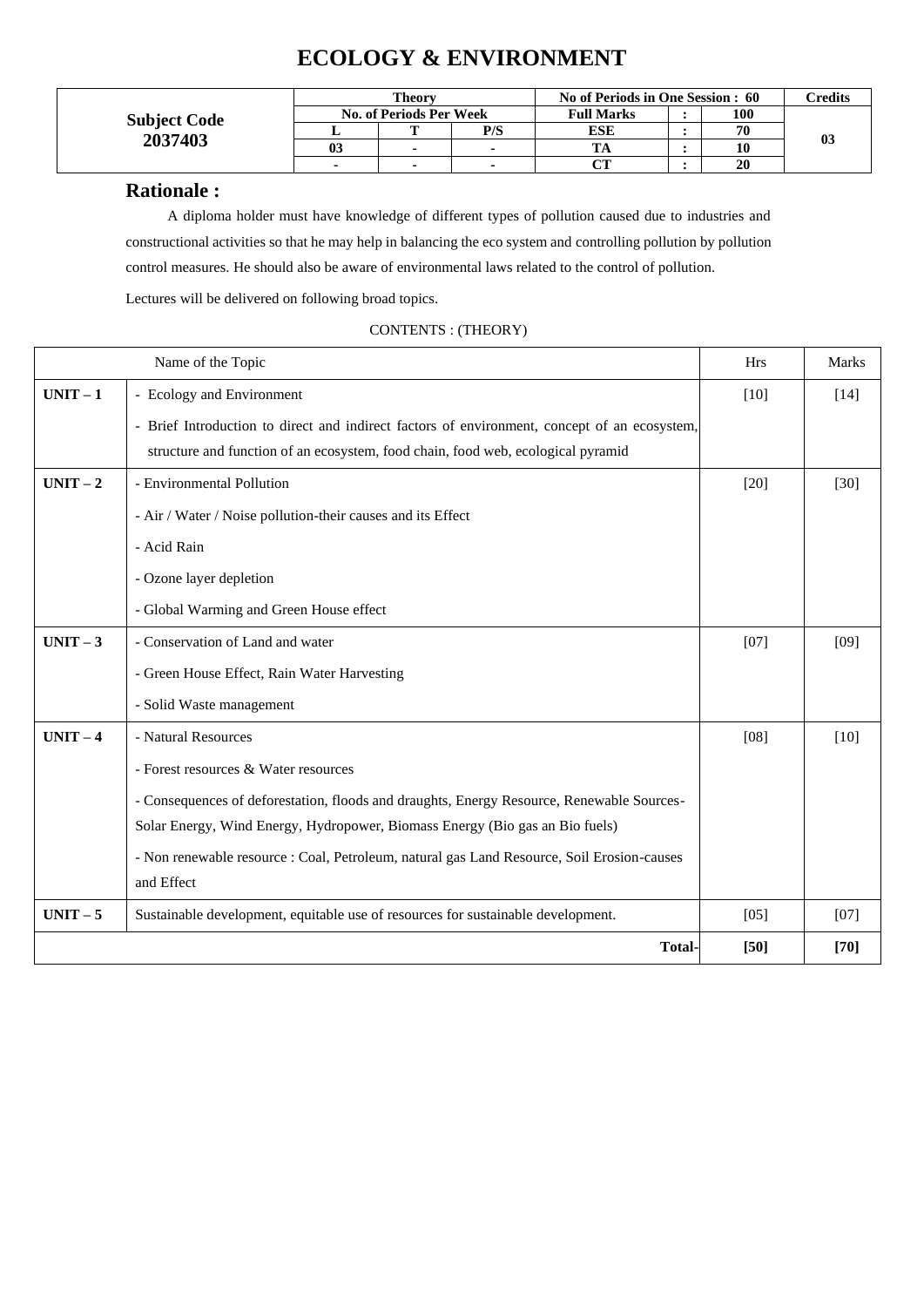# **BUILDING SERVICES SANITATION & AIR CONDITIONING**

|                     | Theorv         |                                |     | No of Periods in One Session : 60 | Credits |    |
|---------------------|----------------|--------------------------------|-----|-----------------------------------|---------|----|
| <b>Subject Code</b> |                | <b>No. of Periods Per Week</b> |     | <b>Full Marks</b>                 | 100     |    |
|                     |                |                                | P/S | <b>ESE</b>                        | 70      |    |
| 2037404             | 0 <sup>3</sup> |                                |     | TА                                | 10      | 03 |
|                     | $\blacksquare$ |                                |     | $\sim$                            | 20      |    |

### **Rationale :**

Students of Architectural Assistantship at diploma level are expected to prepare working drawings of various fittings and fixtures and water supply and sanitary installations. Also students should be well conversant with electrical and mechanical installations in the buildings. For this purpose, it is essential that the students are taught various aspects of building services like : sanitation, domestic water supply, electrical layout and air conditioning. Therefore, the subject of building services is very important for students undergoing diploma courses in Architectural Assistantship.

#### **Objectives :**

The Student will be able to :-

- 1) Understand the commonly used methods of water supply.
- 2) Know terms and principles in air conditioning.
- 3) Drainage System.

|          | Name of the Topic                                                                                   |        |        |
|----------|-----------------------------------------------------------------------------------------------------|--------|--------|
| $UNIT-1$ | <b>Domestic Water Supply:</b>                                                                       | [08]   | [09]   |
|          | Sources of water supply, standards of purity and treatment of water, qualities of potable water.    |        |        |
|          | Domestic water demand, capacity of over head tanks and calculation of water consumption.            |        |        |
| $UNIT-2$ | <b>Domestic Water Piping Systems:</b>                                                               | $[10]$ | $[11]$ |
|          | Water distribution networks. Cold and Hot water distribution within the building.                   |        |        |
|          | Specifications and sketches of various plumbing fittings for buildings. Uses of valves, taps and    |        |        |
|          | their different types. House / Service connection. Layout of water supply lines in a domestic       |        |        |
|          | house.                                                                                              |        |        |
| $UNIT-3$ | <b>Sanitation:</b>                                                                                  | [08]   | $[11]$ |
|          | Definition of different terms related to sanitation, Basic principles of sanitation and disposal of |        |        |
|          | waste matter from building. Brief description of various systems of sewage disposal and their       |        |        |
|          | principles. Details of a Septic tank and capacity calculation.                                      |        |        |
| $UNIT-4$ | <b>Sanitary fittings &amp; Fixtures:</b>                                                            | $[10]$ | $[11]$ |
|          | Definition of water seal, Breaking of water seal, Anti siphonage, Inspection Chamber define         |        |        |
|          | trap and its different types (P-trap, Q-trap, S-trap), Gully trap, floor trap intercepting trap and |        |        |
|          | their uses.                                                                                         |        |        |
|          | Fittings & Fixture – Water closets (Indian & European types) flushing cistern, urinals, Bath        |        |        |
|          | tub, wash Basin, Inspection, Testing and maintenance.                                               |        |        |
|          | Plumbing work - Main soil pipe, branch soil pipe, vent pipe Rain water pipe, sketch of              |        |        |
|          | plumbing work of building.                                                                          |        |        |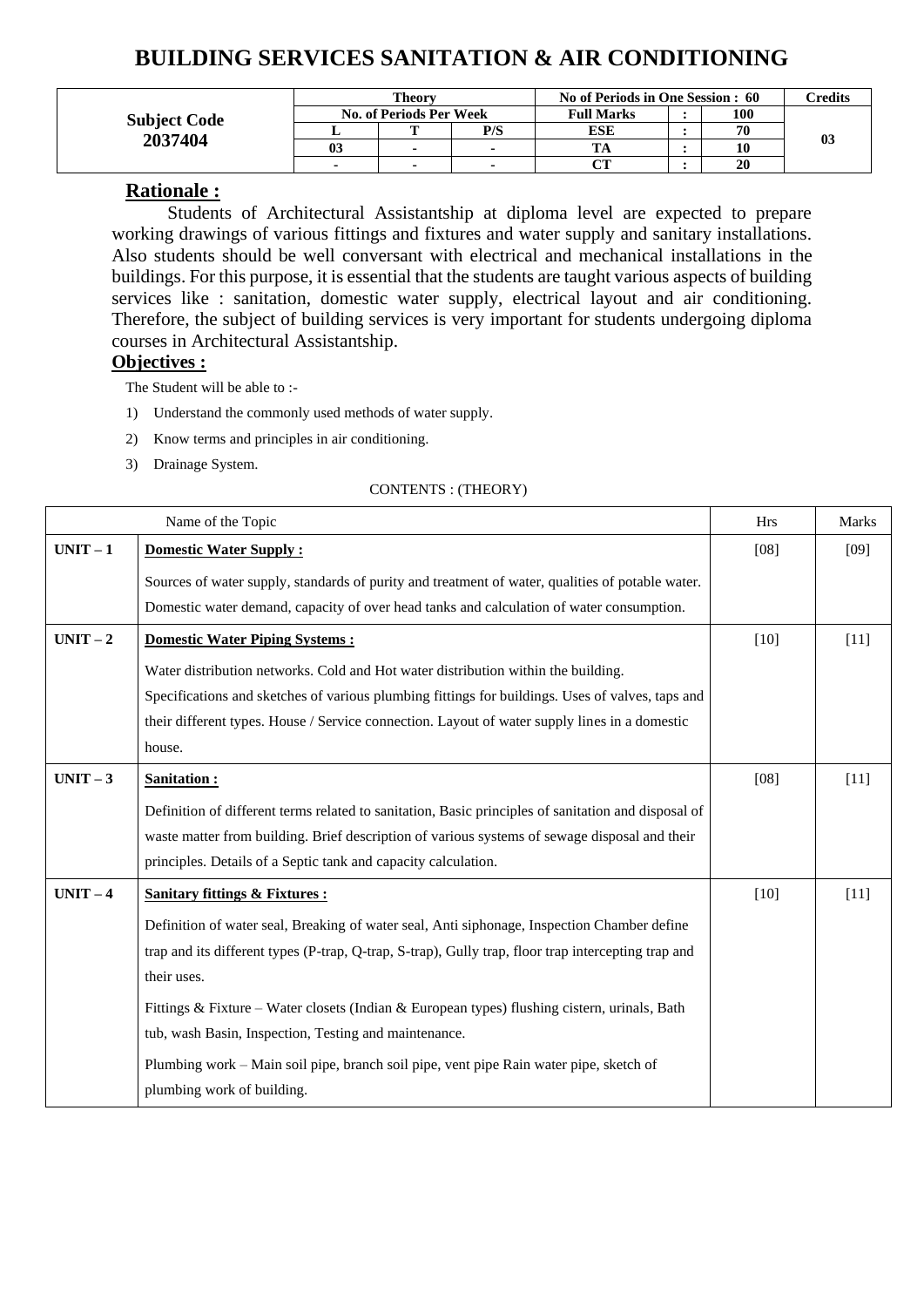| $UNIT - 5$ | HVAC (Heating, ventilation, and air conditioning)                                                                                                                                              | [08]   | $[09]$ |
|------------|------------------------------------------------------------------------------------------------------------------------------------------------------------------------------------------------|--------|--------|
|            | <b>Introduction, Need &amp; History</b>                                                                                                                                                        |        |        |
|            | - Types of HVAC                                                                                                                                                                                |        |        |
|            | - Distribution & Components of Air Conditioning                                                                                                                                                |        |        |
|            | - Applications                                                                                                                                                                                 |        |        |
|            | - Air Conditioning process                                                                                                                                                                     |        |        |
|            | - Cooling load Calculation                                                                                                                                                                     |        |        |
|            | - Major equipment used in Air conditioning – their characteristics $\&$ suitable place for                                                                                                     |        |        |
|            | location, consideration for reduction of heat gain and economic layout of supply and                                                                                                           |        |        |
|            | return air ducts.                                                                                                                                                                              |        |        |
| $UNIT-6$   | <b>Fire Safety:</b>                                                                                                                                                                            | $[10]$ | $[11]$ |
|            | -Introduction & Types of fire                                                                                                                                                                  |        |        |
|            | - Fire safety equipment's                                                                                                                                                                      |        |        |
|            | - Role and Importance, Fire safety design, planning for fire protection.                                                                                                                       |        |        |
|            | - Fire detection & fire fighting                                                                                                                                                               |        |        |
|            | - Different fire fighting methods to be adopted in buildings.                                                                                                                                  |        |        |
| $UNIT - 7$ | <b>Drainage system Sanitation:</b>                                                                                                                                                             | [06]   | $[08]$ |
|            | Glossary of drainage terms-                                                                                                                                                                    |        |        |
|            | -Surface drainage : Systems of drainage, combined and separate systems. Open drains in small                                                                                                   |        |        |
|            | towns, shape of street drains. Storm overflow, self cleaning velocities, domestic drains,                                                                                                      |        |        |
|            | flushing of drains.                                                                                                                                                                            |        |        |
|            | -Sewers : Sewers for different systems, standard type of drains, R.C. drain sewers, making                                                                                                     |        |        |
|            | sewers, cement concrete, asbestos cement concrete, earthen ware pipes, cast iron pipes, Test of                                                                                                |        |        |
|            | pipes, Masonry sewers, setting out sewer out sewer line excavation, laying and joining pipes,<br>sewers crossings, branch connections of sewers.                                               |        |        |
|            |                                                                                                                                                                                                |        |        |
|            | - Manholes: Spacing, Size, Covers, Lamp Holes, Ventilation of sewers                                                                                                                           |        |        |
|            | - House Drainage : Trap Types, Intercepting traps, gully traps, grease traps, Trap material and<br>functions, Inspection chambers, Ventilation of House drains, Antisyphonage, vent pipes, one |        |        |
|            | and two pipe system, Sanitary fitting, Sinks, bath, water closet, closet ranges, Flushing cisterns,                                                                                            |        |        |
|            | urinals, laboratory basins, bidets, Size of pipes and traps for house drainage testing drainage,                                                                                               |        |        |
|            | pipes for leakage, smoke test, water test, cast iron brass pipes, soil & rain water pipes, wrought                                                                                             |        |        |
|            | iron and steel and pipes, P.V.C. pipes.                                                                                                                                                        |        |        |
|            | - Plumbing and Internal Fixtures : Joints for various type of pipes, Septic tanks, cess pools and                                                                                              |        |        |
|            | seepage pits.                                                                                                                                                                                  |        |        |
|            | <b>Total-</b>                                                                                                                                                                                  | $[60]$ | $[70]$ |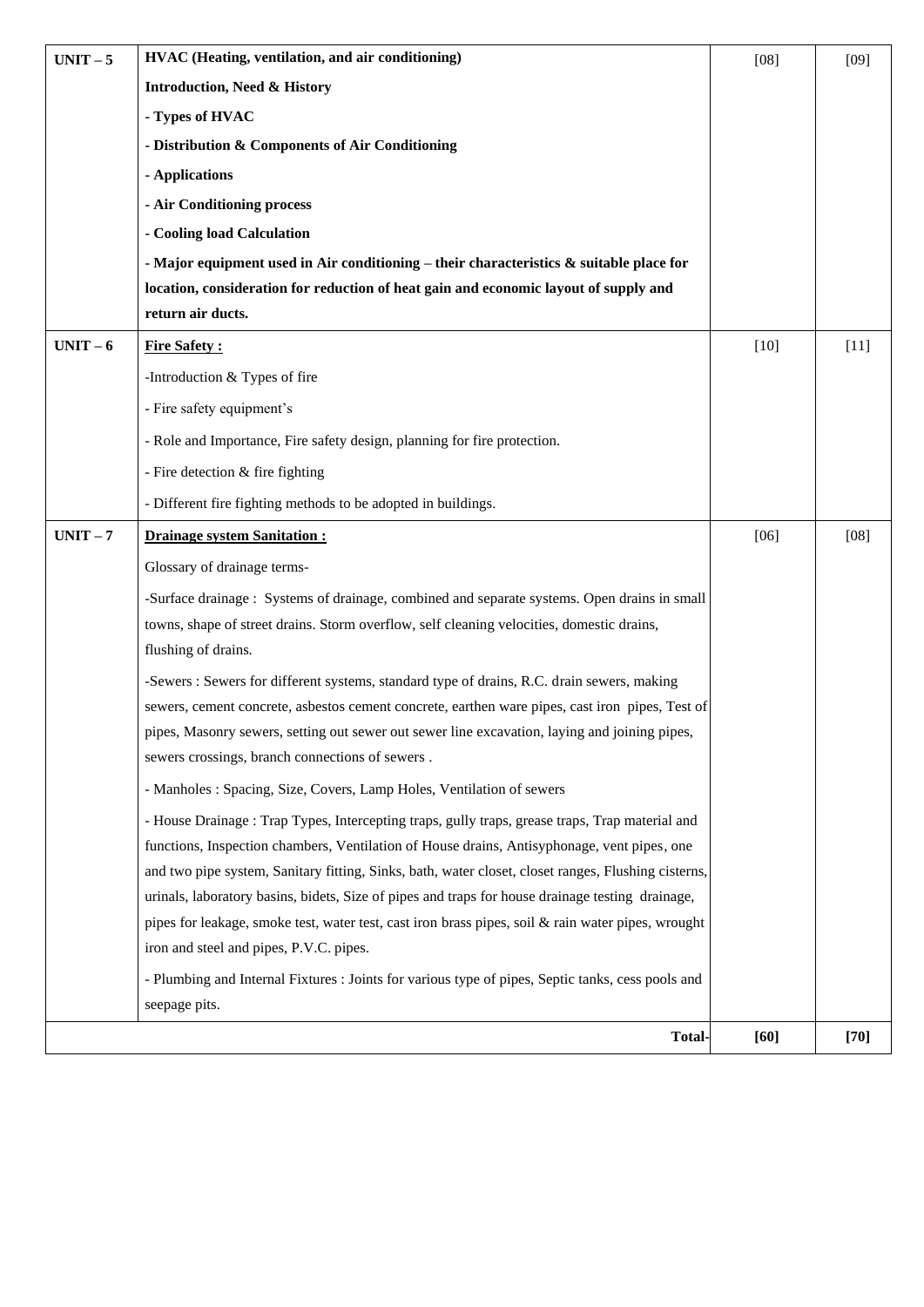#### **Book :-**

| 1. | Rangwala S.C., Water Supply and Sanitary Engineering Charotar Publishing House, Anand                         |
|----|---------------------------------------------------------------------------------------------------------------|
| 2. | <b>I.S.I National Building Code B.I.S. Publication</b>                                                        |
| 3. | J.S. Birdie G.S. Birdie Water Supply and Sanitary Engineering Dhanpatrai Publication Co.,<br><b>New Delhi</b> |
| 4. | S.L. Uppal Electrical Wiring Estimating & costing Khanna Publication, New Delhi                               |
| 5. | V.N. Gharpure Water Supply engineering Engineering Book Publication, C.O.Pune                                 |
| 6. | <b>I.S.I Code of basic requirement for Water Supply I.S.-1172B.I.S.</b>                                       |

### **Books Recommended :-**

**1. Handbook of Designing and Installation of Services in Building Complex – High-rise Buildings by VK Jain, Publication, Khanna Publishers, New Delhi Khanna Publishers, New Delhi.**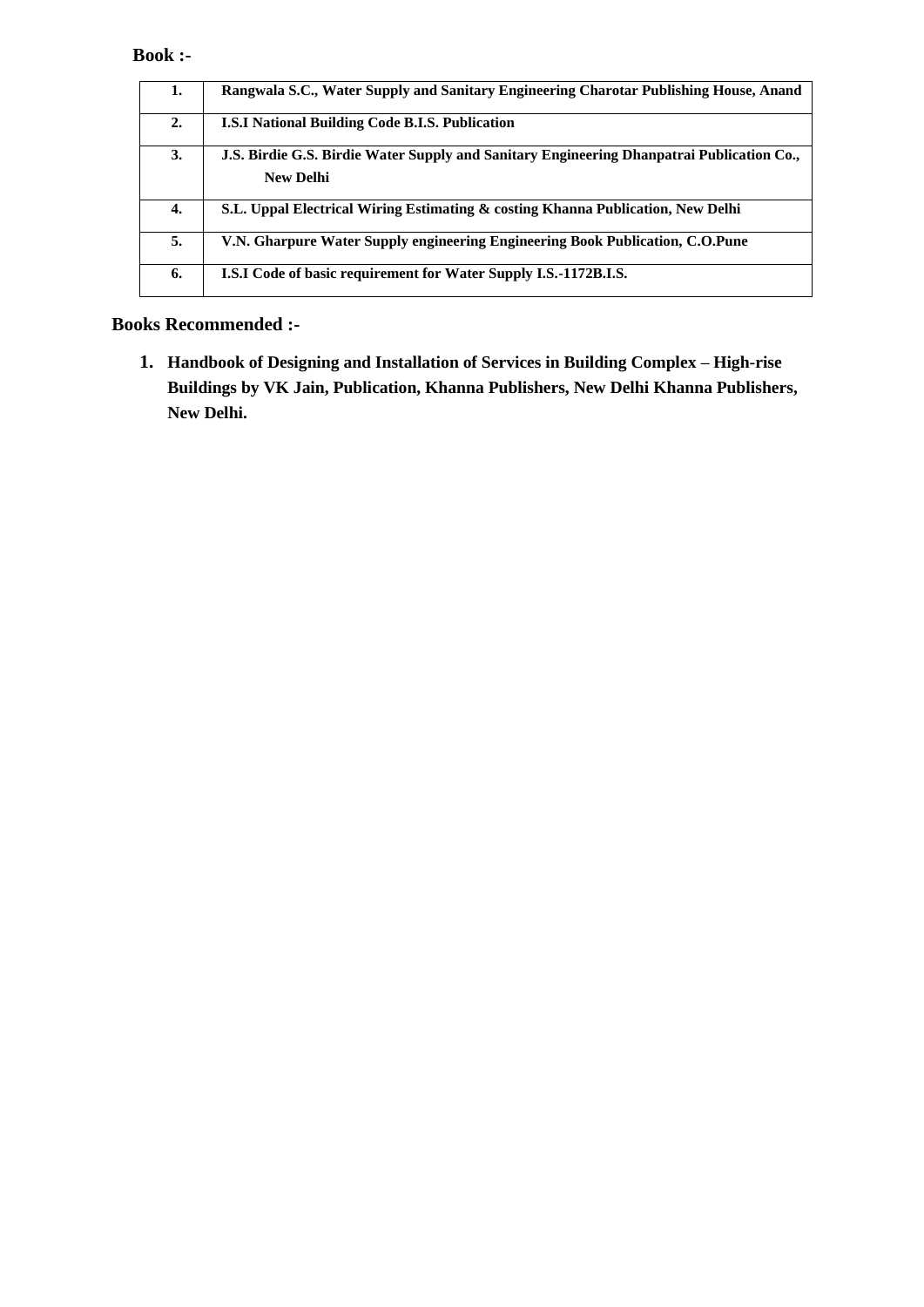# **INTERIOR DESIGN & RENDERING**

|                     |    | <b>Theory</b>                  |     | No of Periods in One Session : 50 | <b><i>Credits</i></b> |    |
|---------------------|----|--------------------------------|-----|-----------------------------------|-----------------------|----|
| <b>Subject Code</b> |    | <b>No. of Periods Per Week</b> |     | <b>Full Marks</b>                 | 100                   |    |
|                     |    |                                | P/S | ESE                               | 70                    |    |
| 2037405             | 03 | ٠                              |     | TA                                | 10                    | 03 |
|                     |    | $\sim$                         |     | $\alpha$ tt                       | 20                    |    |

### **Rationale :**

Students of Architectural Assistantship at the diploma level are expected to know, design and execute building interiors. Therefore, the basic knowledge of building construction and detailed knowledge of building materials is required with the knowledge of this subject the students can help in handling interior projects from the concept stage to the project implementation stage. Also this exercise is necessary since the interiors are becoming more integral part of architecture and considerable stress is being laid in interior design.

Teachers while imparting instructions are expected to explain concepts and principles introducing various building finishing materials. The course would be supplemented with literature and samples of materials.

|          | Name of the Topic                                                                                                                | <b>Hrs</b> | <b>Marks</b>         |
|----------|----------------------------------------------------------------------------------------------------------------------------------|------------|----------------------|
| $UNIT-1$ | Introduction to Interior Designing.                                                                                              | [05]       | $[07]$               |
| $UNIT-2$ | Principles of Interior Designing.                                                                                                | [05]       | $[07]$               |
| $UNIT-3$ | Principle of lines, wall composition guidelines.                                                                                 | $[03]$     | $[05]$               |
| $UNIT-4$ | Colum for interior, hue, chroma and tonal values, Effect of light on colours, various colour<br>scheme, colour planning process. | [05]       | $[04]$               |
| $UNIT-5$ | Presentation of interior design schemes-                                                                                         |            |                      |
|          | a) Drawing Room, Family Room                                                                                                     | [05]       | $[07]$               |
|          | b) Kitchen                                                                                                                       | [03]       | $[07]$               |
|          | c) Bed Room                                                                                                                      | [05]       | $[07]$               |
|          | Toilet<br>d)                                                                                                                     | $[02]$     | $[05]$               |
|          | Restaurant<br>e)                                                                                                                 | $[03]$     | $[07]$               |
|          | Office<br>$f$ )                                                                                                                  | $[03]$     | $[07]$               |
|          | Shop / Show Rooms Interior<br>g)                                                                                                 | [05]       | [07]                 |
|          | Rendering with Hand / Computer Software using V-Ray or any other plugins                                                         | [06]       | $\left[ - - \right]$ |
|          | Total -                                                                                                                          | [50]       | $[70]$               |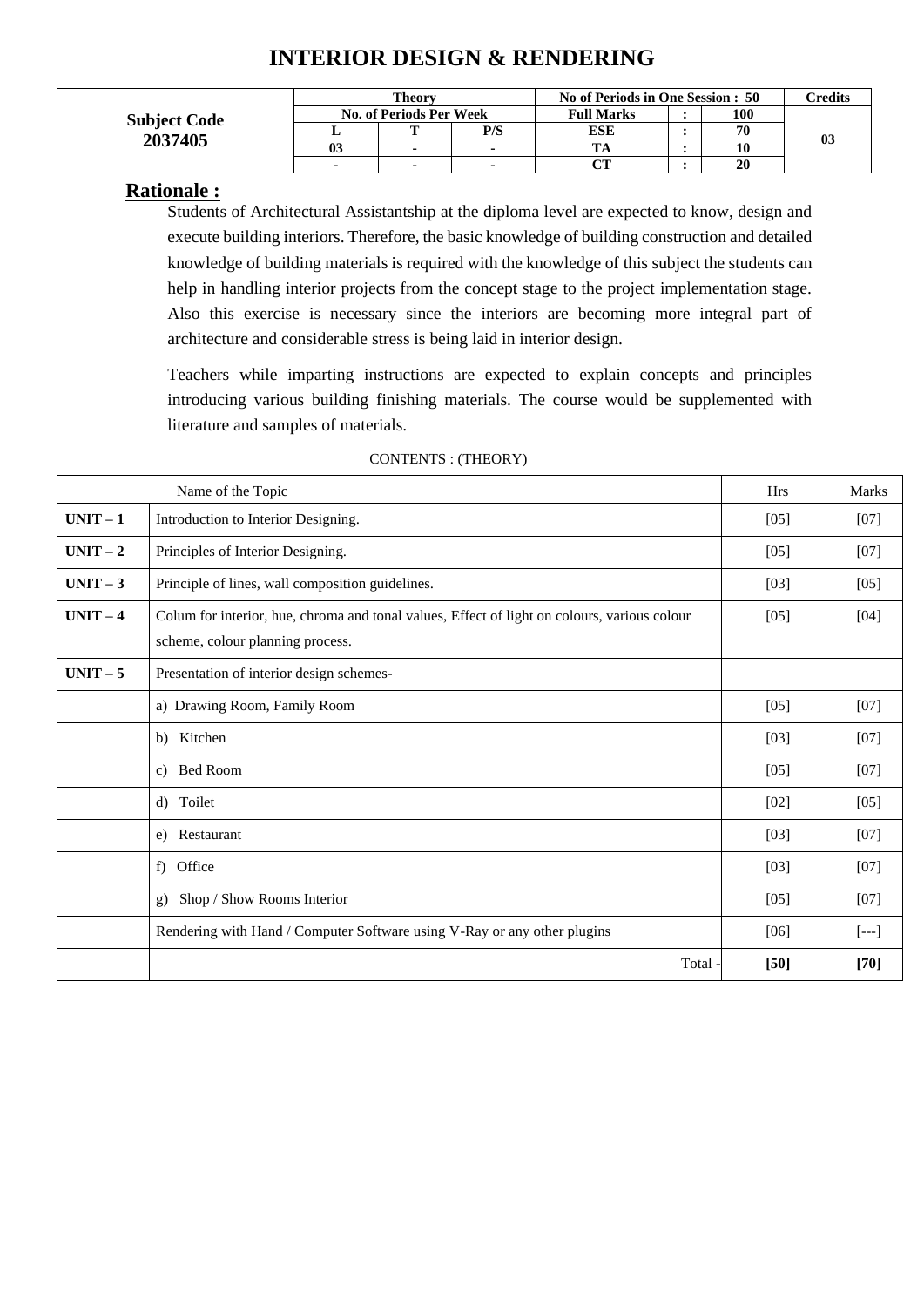# **CONSTRUCTION PRACTICE LAB-I**

| <b>Subject Code</b><br>2037406 | <b>Practical</b>               |                          |                | No of Periods in One Session : 50 |  |    | Credits        |
|--------------------------------|--------------------------------|--------------------------|----------------|-----------------------------------|--|----|----------------|
|                                | <b>No. of Periods Per Week</b> |                          |                | <b>Full Marks</b>                 |  | 50 |                |
|                                |                                |                          | P/S            | ESE                               |  | 50 |                |
|                                |                                | $\blacksquare$           | 04             | <b>Internal</b>                   |  |    | 0 <sub>2</sub> |
|                                |                                | $\overline{\phantom{a}}$ | $\blacksquare$ | <b>External</b>                   |  | 33 |                |

|          | List of Experiments :-               |           | <b>Hrs</b> | <b>Marks</b> |
|----------|--------------------------------------|-----------|------------|--------------|
| $UNIT-1$ | Brick bond (English & Flemish)       | - 2 Sheet | [02]       | $[13]$       |
| $UNIT-2$ | Wall Junction $(T & Cross$ Junction) | - 2 Sheet | [02]       | $[13]$       |
| $UNIT-3$ | <b>Stone Masonry</b>                 | - 1 Sheet | [01]       | [06]         |
| $UNIT-4$ | Door / Window                        | - 1 Sheet | [01]       | [06]         |
| $UNIT-5$ | Floor                                | - 1 Sheet | [01]       | [06]         |
| $UNIT-6$ | DPC (Exp joint / Water proofing      | - 1 Sheet | [01]       | [06]         |
|          |                                      | Total-    | [08]       | $[50]$       |

#### CONTENTS : (Practical)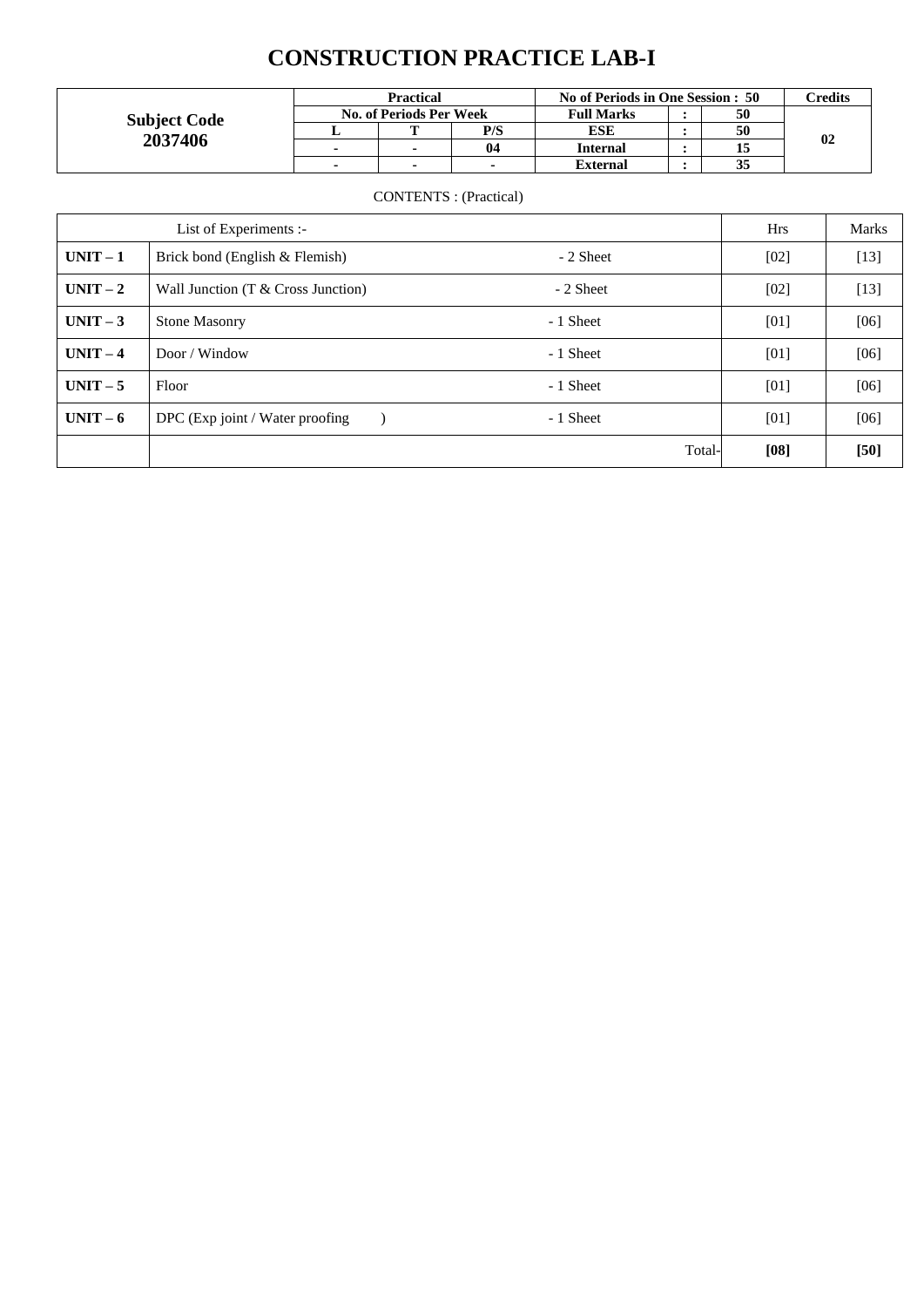# **MODEL MAKING LAB-I**

|                     | Practical                |                                |                | No of Periods in One Session : 60 |  |    | <b>Tredits</b> |  |
|---------------------|--------------------------|--------------------------------|----------------|-----------------------------------|--|----|----------------|--|
| <b>Subject Code</b> |                          | <b>No. of Periods Per Week</b> |                | <b>Full Marks</b>                 |  |    |                |  |
|                     |                          |                                | P/S            | ESE                               |  | 50 |                |  |
| 2037407             |                          |                                | 06             | <b>Internal</b>                   |  |    | 0 <sup>3</sup> |  |
|                     | $\overline{\phantom{0}}$ |                                | $\blacksquare$ | <b>External</b>                   |  | 35 |                |  |

## **Rationale :**

Students of Architectural Assistantship at diploma level are expected to assist in the preparation of architectural models of various kinds in their professional career. This skill can also form a basis of self-employment. Architecture models as three- dimensional representations are made in different mediums. The students should be acquainted with all of these mediums / materials.

| CONTENTS: (Practical) |  |
|-----------------------|--|
|-----------------------|--|

|          | List of Experiments: -              | <b>Hrs</b> | <b>Marks</b> |
|----------|-------------------------------------|------------|--------------|
| $UNIT-1$ | Model of Building Using Mount Board | $[12]$     | [10]         |
| $UNIT-2$ | Block Model Using Thermocol / Wood  | $[12]$     | $[10]$       |
| $UNIT-3$ | Clay Modeling                       | $[12]$     | $[10]$       |
| $UNIT-4$ | <b>Plaster of Paris</b>             | $[12]$     | $[10]$       |
| $UNIT-5$ | Model of Gril / Railings / Gates    | $[12]$     | [10]         |
|          | Total-                              | [60]       | $[50]$       |

| <b>Materials Supplied</b> | Thermocol, Mount Board, Adhessives, Hard Board           |
|---------------------------|----------------------------------------------------------|
| In Examination            | Materials & Drawing Sheet of $\frac{1}{2}$ imperial size |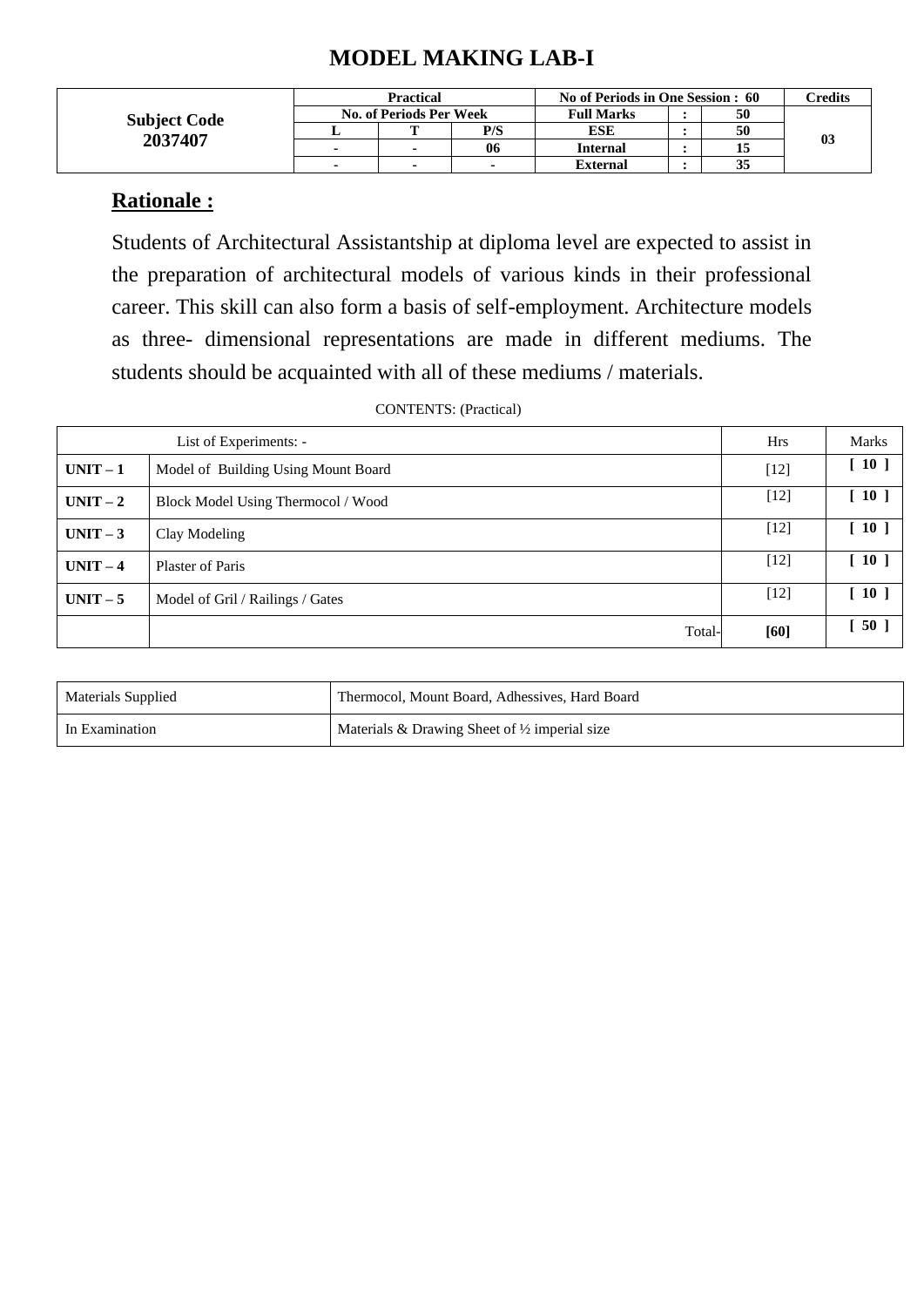# **MODEL MAKING-TW**

|                     | <b>Term Work</b> |                                |     | No of Periods in One Session : 50 |  |    | $\alpha$ redits |
|---------------------|------------------|--------------------------------|-----|-----------------------------------|--|----|-----------------|
| <b>Subject Code</b> |                  | <b>No. of Periods Per Week</b> |     | 50<br><b>Full Marks</b>           |  |    |                 |
| 2037408             |                  |                                | P/S | <b>Internal</b>                   |  |    | $\mathbf{0}$    |
|                     |                  |                                | 02  | <b>External</b>                   |  | 35 |                 |

# **Rationale:**

Students of Architectural Assistantship at diploma level are expected to assist in the preparation of architectural models of various kinds in their professional career. This skill can also form a basis of self-employment. Architecture models as three- dimensional representations are made in different mediums. The students should be acquainted with all of these mediums / materials.

Contents: Term Work

|          | Model of Residential Block | (Block model using thermocol and Mount Board with hard board base) |
|----------|----------------------------|--------------------------------------------------------------------|
| <u>.</u> | Model of Commercial Block  | (Mount Board with hard board base)                                 |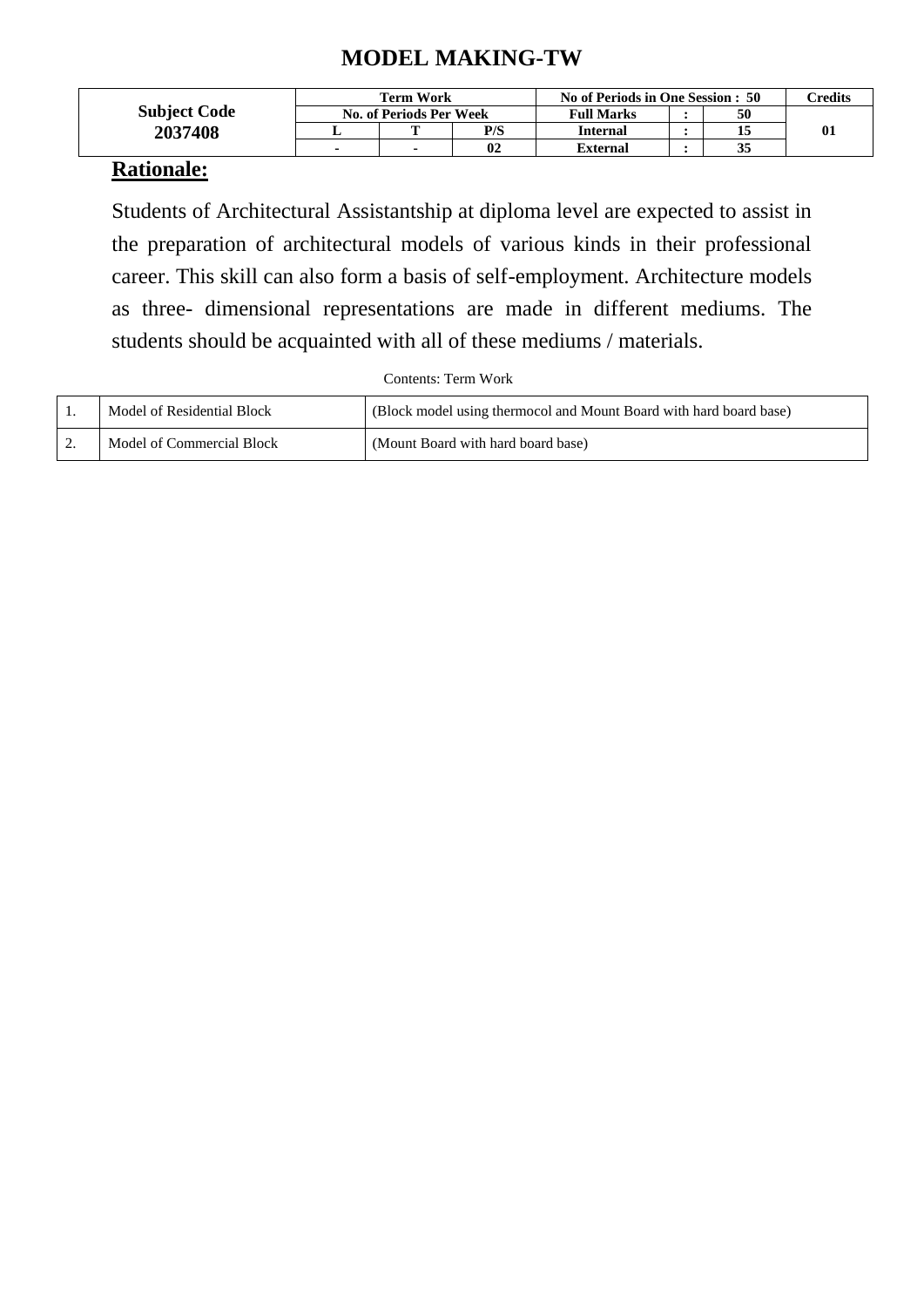# **INTERIOR DESIGN-TW**

|                     | Term Work                      | No of Periods in One Session : 60 |                         |  | C <b>redits</b> |          |
|---------------------|--------------------------------|-----------------------------------|-------------------------|--|-----------------|----------|
| <b>Subject Code</b> | <b>No. of Periods Per Week</b> |                                   | 50<br><b>Full Marks</b> |  |                 |          |
| 2037409             | m                              | P/S                               | <b>Internal</b>         |  |                 | $\bf{0}$ |
|                     |                                | 02                                | <b>External</b>         |  | 35              |          |

#### Contents: Term Work (8 Sheets)

List of Term Work:-

| $UNIT-1$ | Bed Room Interior (Pencil)          | 2 Sheet. | $[12]$ |
|----------|-------------------------------------|----------|--------|
| $UNIT-2$ | Kitchen (Using Ink)                 | 1 Sheet. | $[12]$ |
| $UNIT-3$ | Drawing Room Dining & WC (Pencil)   | 3 Sheet. | $[12]$ |
| $UNIT-4$ | Restaurant                          | 1 Sheet. | $[12]$ |
|          | View of Interior, Using Perspective |          |        |
|          | (Using water color two point)       |          |        |
| $UNIT-5$ | Office Shop /Show room              | Sheet    | $[12]$ |